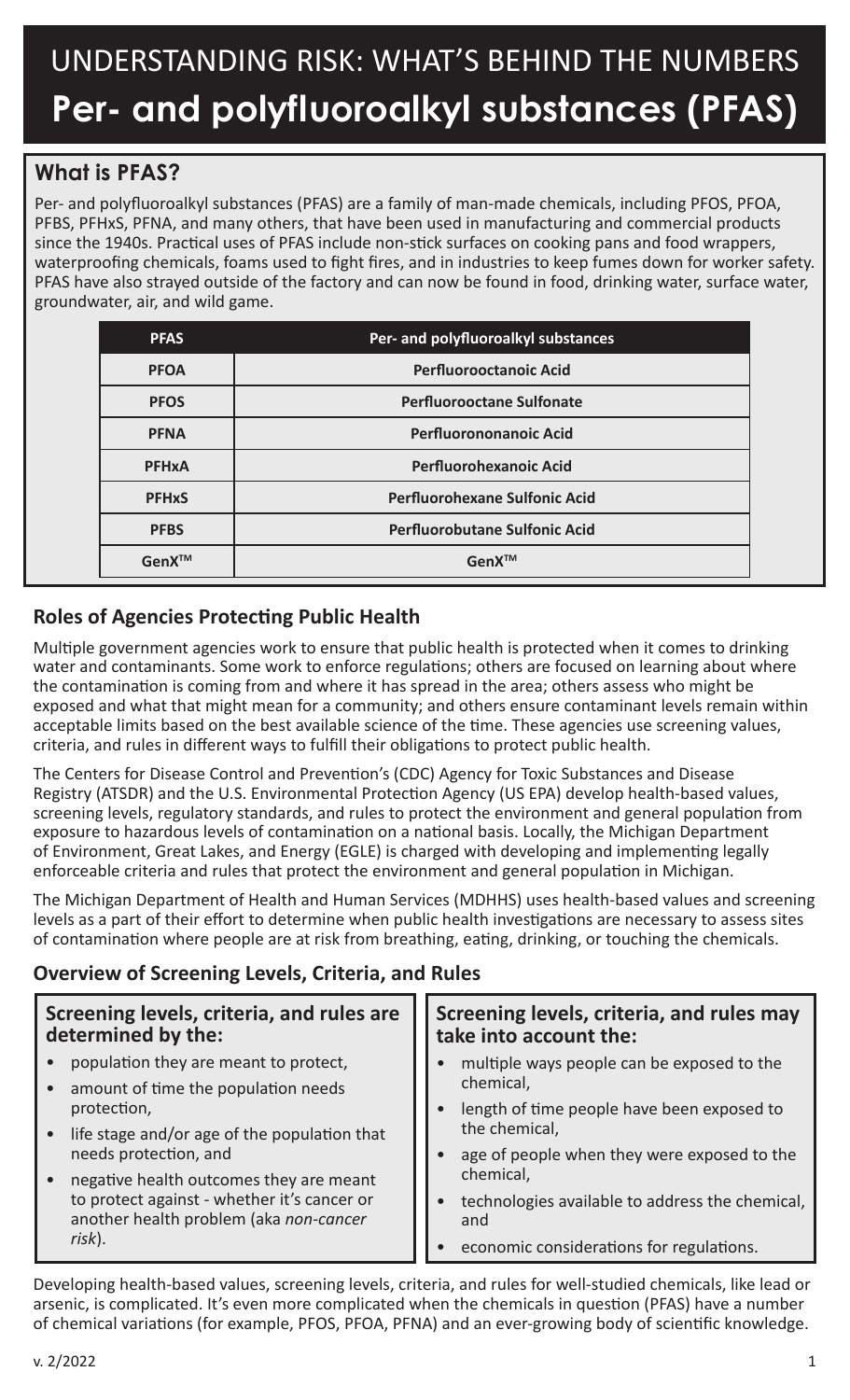### **Individual vs. Population Health**

There is no way to predict if health effects - cancer or not - will occur in any individual if they are exposed to harmful chemicals, including PFAS. The numbers used by the US EPA, ATSDR, EGLE, and MDHHS are meant to protect the population as a whole based on what we know about the population and the known health effects of the chemical.

Although PFAS have been used since the 1940s, the science around PFAS is still in its early stages. We do not yet understand everything there is to know about how PFAS travel in the environment and where they go, how many there are, and the effects they may have on human health. However, we do know, based on CDC studies, that almost everyone has some amount of several PFAS, as well as other industrial chemicals, in their bodies at any given time.

If you think you've been exposed to PFAS and are concerned about your health, talk to your healthcare provider. They can watch more closely for signs of health problems linked to PFAS.

### **Why do different levels exist for the same chemical?**

Health-based values, screening levels, criteria, and rules serve different roles. Where criteria and rules are meant to be a hard stop – a red light at the intersection that applies to everyone equally, public health drinking water screening levels are a blinking yellow – meaning proceed with caution and consider the various factors on a case-by-case basis. Criteria and rules can include technological and economic considerations, whereas public health screening levels do not. This can result in lower public health screening level values and may prompt public health actions even when regulations are being met.

### **Decision points**

Because all of these levels serve different purposes, toxicologists need to have an understanding about why a level is being developed. Once they know that, there are several factors that require a decision.

Any one of the decisions made can result in a level being different at the end of the calculation. However, the level should still be protective for the reason it was calculated. For the purpose of this document, these places where decisions need to be made will be called Decision Points.

### **Exposure assumptions or scenario**

All decisions need to be critically evaluated and justifiable. Data-driven decisions are the most scientifically defensible; however, it is not uncommon to have inputs for which there are no data. In the cases where there are no data, toxicologists may use the US EPA Exposure Factors Handbook to find commonly agreed upon assumptions about pathways and lifestyles to plug into their equations.

Since it is impossible for scientists to develop custom exposure assumptions for each of us individually, it is necessary for them to make certain assumptions about exposure pathways and lifestyles in general when calculating public health risk. The assumptions used by most toxicologists come from the US EPA Exposure Factors Handbook. This handbook is available at [EPA.gov/expobox/about-exposure-factors-handbook](http://EPA.gov/expobox/about-exposure-factors-handbook). These assumptions are developed through careful review of numerous scientific studies from a variety of sources and are widely used by toxicologists for this purpose.

### **Terms**

The following pages provide definitions for all of the factors that may go into determining a screening level or criterion and show the levels used by various states and federal agencies currently. These levels will continue to change – not just in Michigan, but also nationally – and more PFAS chemicals will likely be added in the future as more is learned.

The terms defined in this document include:

- 
- 
- Unacceptable risk Toxicity value
- Critical study/Co-studies Screening levels
- Populations at risk Point of Departure (POD)
- Relative Source Contribution (RSC) Uncertainty and Modifying factors
	-
	-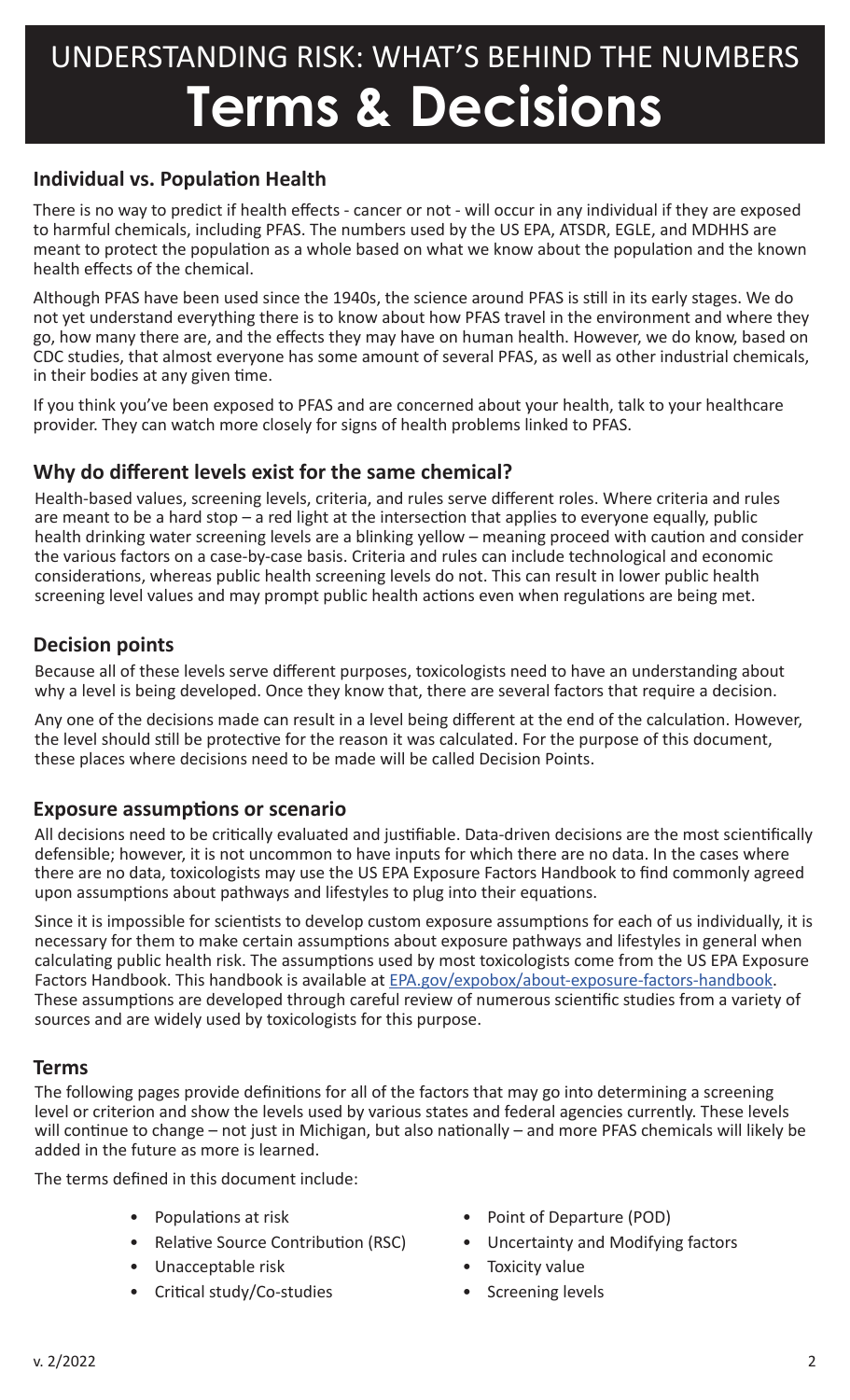# **Decision Point:** *Populations at risk*

Before they start developing a screening level or criterion, toxicologists need to know: who is this level supposed to protect? If the level is going to be used to protect workers in a job setting, they won't have to account for children or anyone for more than 8 to 12 hours at a time. However, if it's a chemical that can be found in many places, then other decisions have to be made, including assessing who is most at risk. For example, if the chemical affects human development, then it would be important to protect to a level that is safe for children rather than adults. Changing the target population can result in changes in calculation methods and the resulting screening level and criterion.

To ensure these levels are sufficiently protective for everyone who consumes water, toxicologists considered PFAS exposures for:

- infants that may be breast- or formula-fed
- children
- adults

Concerned about protecting the most vulnerable in the population, MDHHS evaluated toxicokinetic models that account for the transfer of PFAS from the mother to the fetus during pregnancy, along with exposure from breast milk or reconstituted formula made with tap water following birth.

Because certain chemicals, including PFAS, can remain in the body for a long time and chemical exposures that happened well in the past may eventually be harmful to the fetus, MDHHS considered fetal exposure when calculating their screening levels.

### **Decision Point:** *Relative Source Contribution*

The Relative Source Contribution (RSC) takes into account where else people may be exposed to a certain chemical in their everyday lives, excluding the source of concern for which the screening levels are being developed (in this case, drinking water). RSCs typically vary between 20% and 80% to account for people's exposure through a source other than the environmental media being considered. For example, use of an RSC of 20% for a drinking water screening level indicates that 20% of an individual's total exposure is assumed to come from drinking water while 80% of the individual's total exposure is assumed to come from other non-drinking water sources.

Because you can be exposed to PFAS from many sources besides water – including fish and game – including an RSC is a decision point that toxicologists need to consider when calculating screening levels.

### **Decision Point:** *Unacceptable Risk*

Toxicologists use the term "unacceptable risk" when calculating levels to signal a point at which risk extends beyond that which an individual would be expected to take on otherwise. Individuals make choices each day that involve some degree of risk to them and their families. Similar to other risks, a person needs to decide how much risk is acceptable or unacceptable to them. Screening levels provide individuals who have PFAS in their drinking water a comparison to consider their level of risk tolerance compared to a health protective and science-based value. Criteria and rules standardize the risk level to ensure that everyone has the same baseline of protection.

(continued on the next page)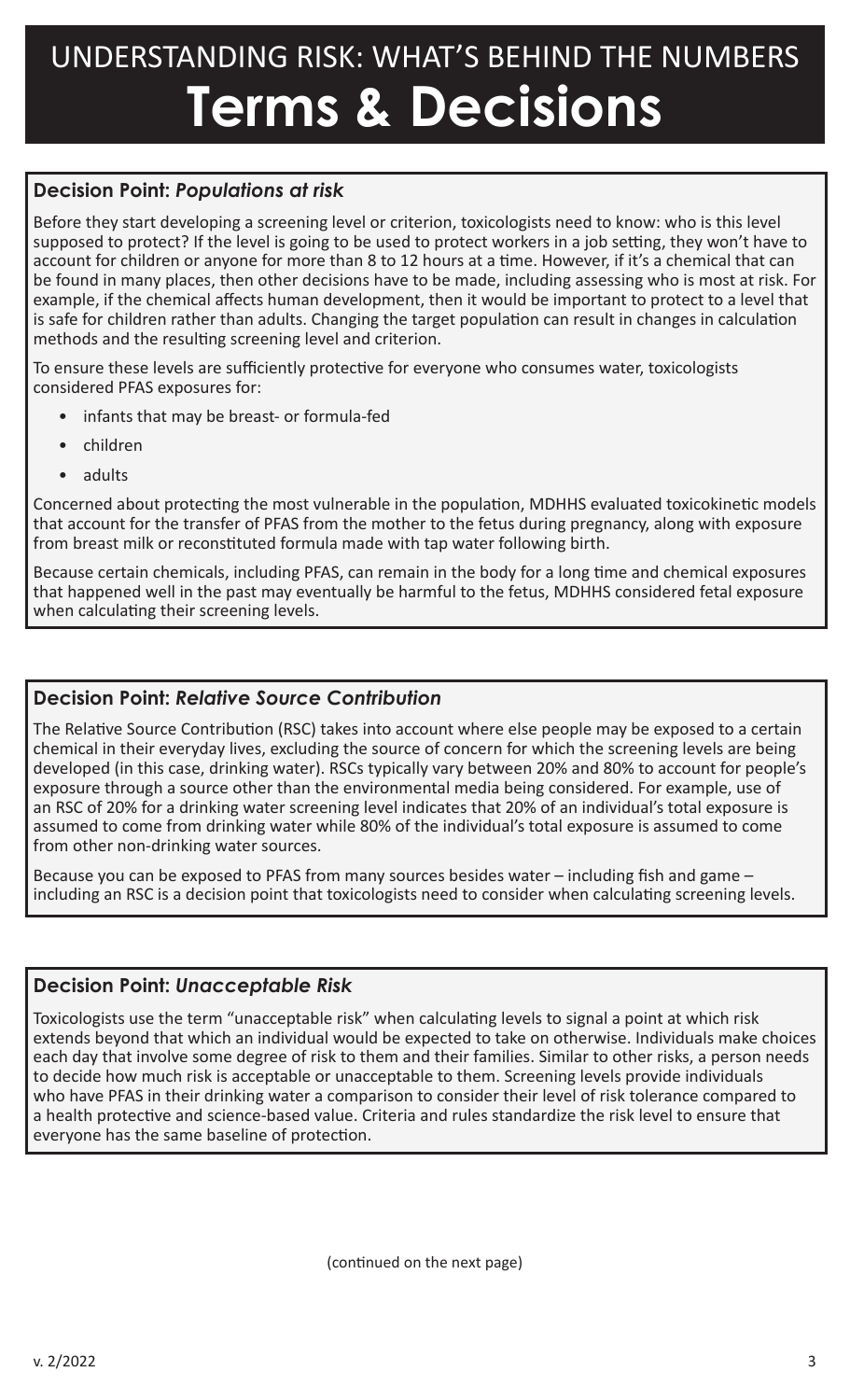# **Decision Point:** *Critical Study & Co-critical Studies*

When developing toxicity values (see page 5 for definition), toxicologists start by looking at scientific studies that have been conducted and published in science journals that have high integrity. The studies are reviewed, and one is selected to be the critical study for the purpose of developing the toxicity value. Sometimes, if multiple adverse health effects are identified, more than one study may be selected:

### **Critical study**

- Selected because it has the most conservative health effect observed in all of the studies.
- Typically, this is the health endpoint resulting from the lowest dose laboratory animals were given.

### **Multiple co-critical studies**

- Used when different health effects result from relatively similar exposures.
- A toxicity value may be selected that represents an average of these exposures, if needed

A study using laboratory animals is often selected as the critical study. Animal studies ensure exposure amounts to contaminants are controlled and adverse health effect have been caused by exposure to those controlled amounts.

In some situations, humans have been exposed to a contaminant and health effects have actually been linked to exposure to that contaminant. In these cases, epidemiological studies can provide information on potential health effects in humans. This weight of evidence can provide additional support to adverse health effects seen in animal studies. In rare situations, a human epidemiological study can be used as the critical study, but only if information on the human exposure is very detailed.

If the study was conducted in laboratory animals, health effects identified in the critical study should be biologically relevant and plausible for humans.

The selected critical study helps inform the toxicologist's decision points for:

- a point of departure
- uncertainty and modifying factors

These three decision points from the critical study are used to develop a toxicity value. To develop a toxicity value, the point of departure is divided by the uncertainty factor and the modifying factor.

# **Decision Point:** *Point of Departure (POD)*

The point of departure (POD) may be the amount of an administered dose, a modeled (estimated) dose, or a serum level typically from laboratory animal studies. These PODs may represent doses or levels where health effects were or were not found. The POD selected helps to inform the uncertainty factors (described below).

Examples of PODs are:

- No Observed Adverse Effect Level (NOAEL)
- Lowest Observed Adverse Effect Level (LOAEL)
- Benchmark Dose Lower Limit (BMDL)

# **Decision Point:** *Uncertainty Factors & Modifying Factors*

Choosing uncertainty and modifying factors allows toxicologists to account for:

- uncertainties due to differences among humans,
- uncertainties due to differences between laboratory animals and humans,
- characteristics of the critical study, and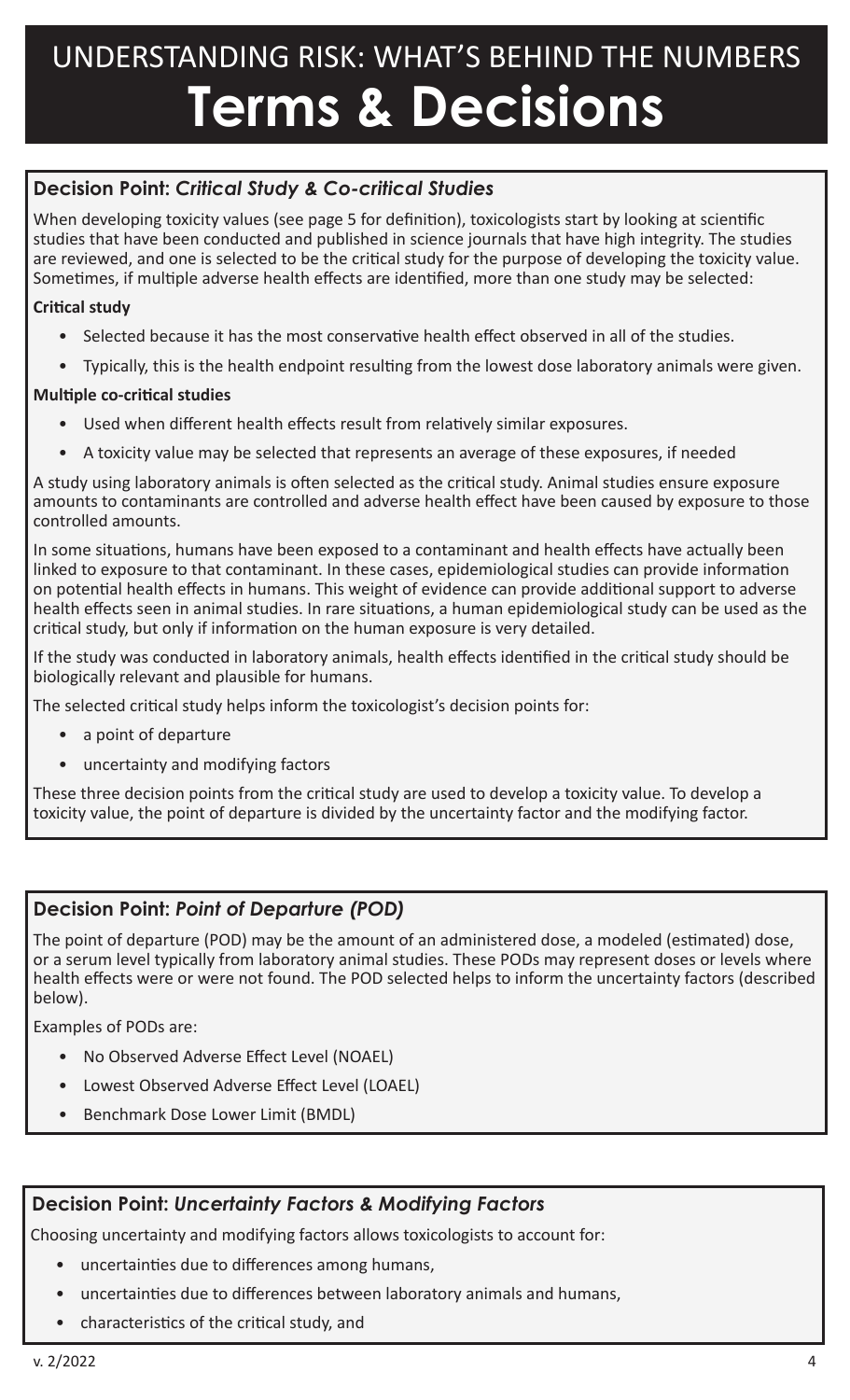# **Decision Point:** *Uncertainty Factors & Modifying Factors (continued)*

the amount and type of available information on the chemical.

Individual uncertainty and modifying factors can range from 1 (greater certainty) to 10 (greater uncertainty). The total uncertainty is the product of the individual uncertainty and modifying factors.

### **Decision Point:** *Toxicity Value*

Toxicity values can take myriad forms to serve many purposes, but the goal of all is to identify a number that can be used as a basis for toxicologists to determine how much exposure to a substance is unlikely to result in an increased risk of developing health effects over a defined period of time, typically a lifetime. Toxicity values are based on a critical study or studies. They are determined by dividing the estimated human dose converted from laboratory animal doses or serum levels (point of departure) by the product of the uncertainty and modifying factors.

The types of toxicity values include:

#### **Reference Dose (RfD)**

An estimate (with uncertainty spanning up to an order of magnitude) of how much of a chemical humans (including the vulnerable populations) can be exposed to daily that is unlikely to cause an increased risk of harmful effects during a lifetime. It can be derived from a NOAEL, LOAEL, or benchmark dose, with uncertainty factors generally applied to reflect limitations of the data used. These are generally used in US EPA's non-cancer health assessments.

#### **Agency for Toxic Substances and Disease Registry's Minimal Risk Levels (MRL)**

An estimate of the amount of a chemical a person can eat, drink, or breathe each day without a detectable risk to health. MRLs are developed for health effects other than cancer.

Toxicity values are used to develop regulatory and screening levels.

# **Decision Point:** *Screening levels*

A screening level is the amount of a chemical in an environmental media, like drinking water or soil, for which there is minimal or no risk of developing a health effect for the populations exposed to that chemical.

Calculations for screening levels and criteria consider the real-world circumstances that result in exposure, including the:

- multiple ways people can be exposed to the chemical,
- duration of exposure to the chemical
- age(s) at time of exposure to the chemical

The assumptions that toxicologists use to develop these numbers are also determined by:

- the population(s) they are meant to protect
- the amount of time this population needs protection (e.g., is this a one-time exposure with limited impact or is there potential for long-term, exposure)
- consideration for the life stage/age of population that needs protection
- negative health effects they are meant to protect against whether it's cancer or another health problem (aka non-cancer effects)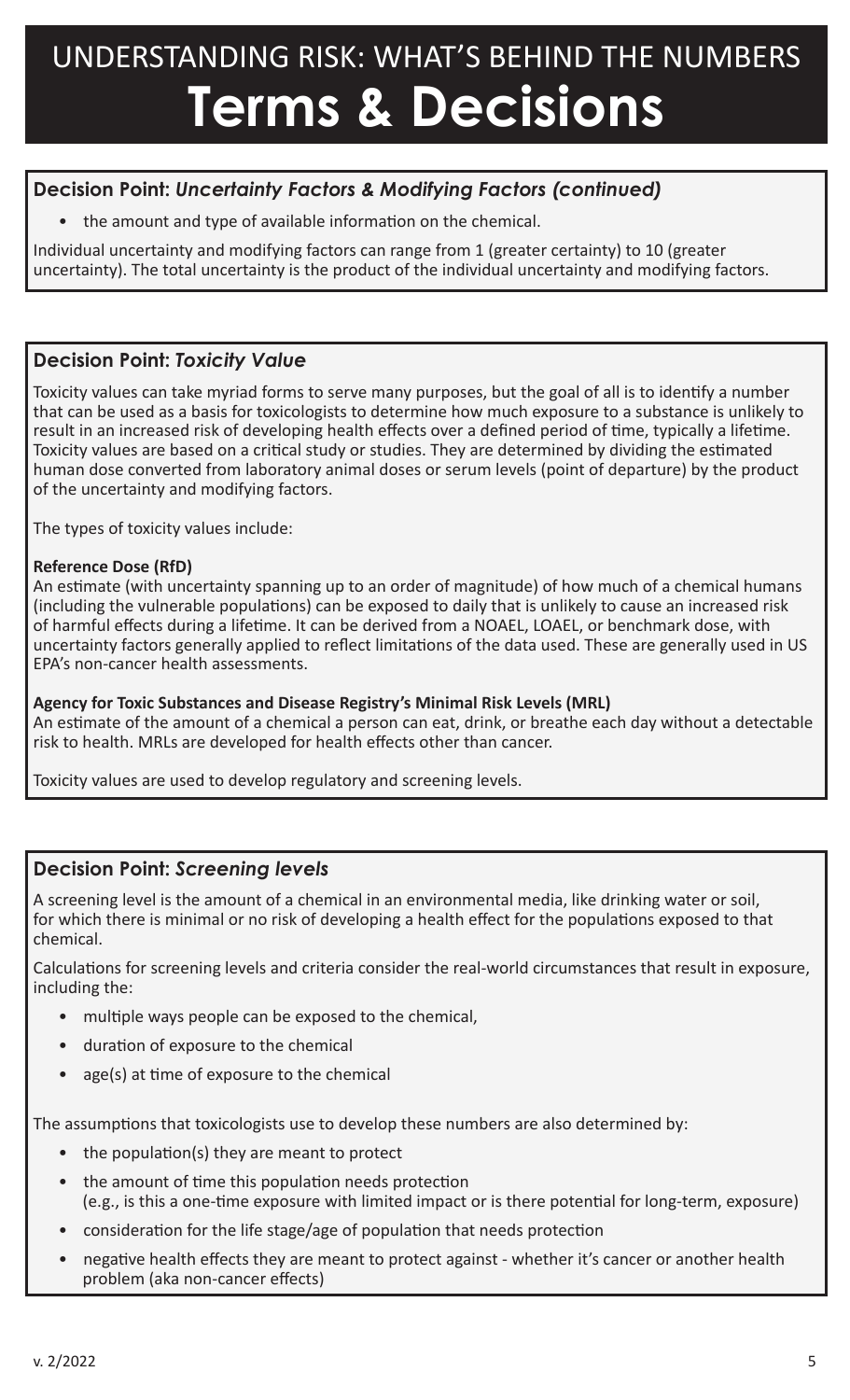# **Variations in Levels**

Because of the many choices that go into developing a screening level or criterion, they may vary, even when the starting point is the same. It is important to remember that public health drinking water screening levels and criteria ultimately serve different roles.

While Maximum Contaminant Levels (MCLs) and criteria are meant to be a hard stop – a red light at the intersection – that apply to everyone equally; public health drinking water screening levels are a blinking yellow light – meaning proceed with caution and consider the various factors on a case-by-case basis.

MCLs can include technological and economic considerations, while public health screening levels do not. This can result in lower public health screening level values and may prompt public health actions even when regulations are being met.

In all cases, regulatory and public health officials are always looking to the best available science and considering updates based upon that. Michigan is not alone in this effort. The following pages demonstrate how health-based values, screening levels, and promulgated standards have changed over a relatively short amount of time across a selection of states and federal agencies that have developed them.

The numbers on the following pages are a selection of the multiple screening levels, health-based values, and regulatory standards developed by various states and federal agencies over time. They do not include the agencies that group multiple PFAS into a single value. This should not be considered an exhaustive list of all PFAS drinking water values available. Updated and additional values will likely become available.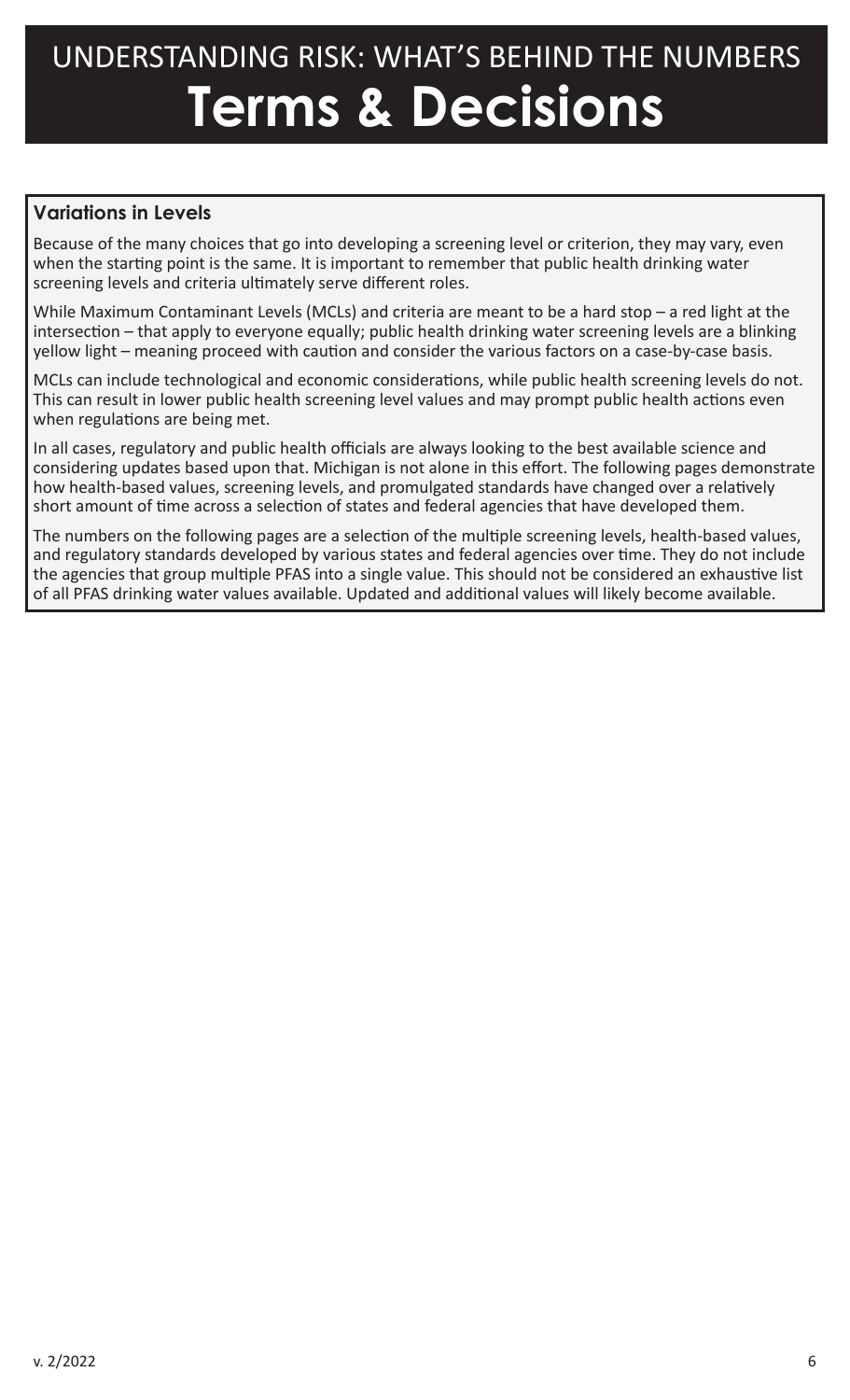# UNDERSTANDING RISK: WHAT'S BEHIND THE NUMBERS **PFOS**



#### **What are the health effects?**

Scientists are still learning about PFAS and how they affect humans. To date, the most is known about health effects linked to PFOS and PFOA.

#### **Non-Cancer Health Effects**

- Pregnancy-induced hypertension/preeclampsia
- Liver damage, as evidenced by increases in serum enzymes and decreases in serum bilirubin levels
- Increases in serum lipids, particularly total cholesterol and low-density lipoprotein (LDL) cholesterol
- Increased risk of thyroid disease
- Decreased antibody response to vaccines
- Increased risk of decreased fertility
- Small decreases in birthweight

Screening values and criteria are meant to be protective of the population as a whole. Individual health factors and genetics determine your actual personal risk. Exposure does not guarantee that you will experience adverse health effects.

#### **Why do the numbers vary?**

When developing screening values and criteria, scientists will use the best available science at the time. When it comes to emerging contaminants like PFAS, science is constantly evolving, and therefore so are the public health recommendations.

To learn about the various assumptions and methods that are used to develop these numbers, please see page 1-6.

### **70 ppt - US EPA (2016)**

- Lifetime Health Advisory (LHA) developed by the US Environmental Protection Agency (US EPA)
- For PFOS individually or in combination with PFOA (2016)
- Uses the US EPA Reference Dose (RfD)
- Assumes drinking water intake for a woman who is breastfeeding
- Assumes daily exposure

#### **52 ppt - ATSDR - Adults (2018)**

- Environmental Media Evaluation Guide for adults only developed by the CDC's Agency for Toxic Substances and Disease Registry (ATSDR)
- Uses the ATSDR intermediate Minimal Risk Level (MRL)
- Assumes adult drinking water intake
- Assumes daily exposure
- Assumes no Relative Source Contribution

#### **16 ppt - Michigan (2020)**

- MCL adopted by the Michigan Department of Environment, Great Lakes, and Energy
- Protective of fetuses and infants
- Uses the RfD developed by the Michigan Science Advisory Workgroup (2019)
- Uses the Goeden et al. (2019) toxicokinetic model
- Assumes water intake varies by age
- Assumes daily exposure
- Assumes a 50% Relative Source Contribution

#### **15 ppt - New Hampshire (2019)**

- Proposed Maximum Contaminant Level (MCL) developed by the New Hampshire Department of Environmental Services
- Protective of fetuses and infants
- Uses the Minnesota Department of Health RfD
- Uses the Goeden et al. (2019) toxicokinetic model
- Assumes drinking water intake varies by age
- Assumes a 50% Relative Source Contribution

#### **15 ppt - Minnesota (2019)**

- Short-term, Subchronic, and Chronic Non-Cancer Health based Value developed by the Minnesota Department of Health
- Protective of fetuses and infants
- Uses the Minnesota Department of Health RfD
- Uses the Goeden et al. (2019) toxicokinetic model
- Assumes drinking water intake varies by age
- Assumes daily exposure

#### **14 ppt - ATSDR - Children (2018)**

- Environmental Media Evaluation Guide for children only developed by ATSDR
- Uses the ATSDR MRL
- Assumes drinking water intake for children less than 1 year
- Assumes daily exposure
- Assumes no Relative Source Contribution

#### **13 ppt - New Jersey (2017)**

- Proposed health-based MCL developed by the New Jersey Department of Environmental Protection
- Uses the New Jersey RfD
- Assumes adult drinking water intake
- Assumes daily exposure
- v. 2/2022 **7 19 Contribution 7 19 Contribution 7 19 Contribution 7 19 Contribution 7 19 Contribution 7 19 Contribution 7 19 Contribution 7 19 Contribution 7 19 Contribution 7 19 Contri**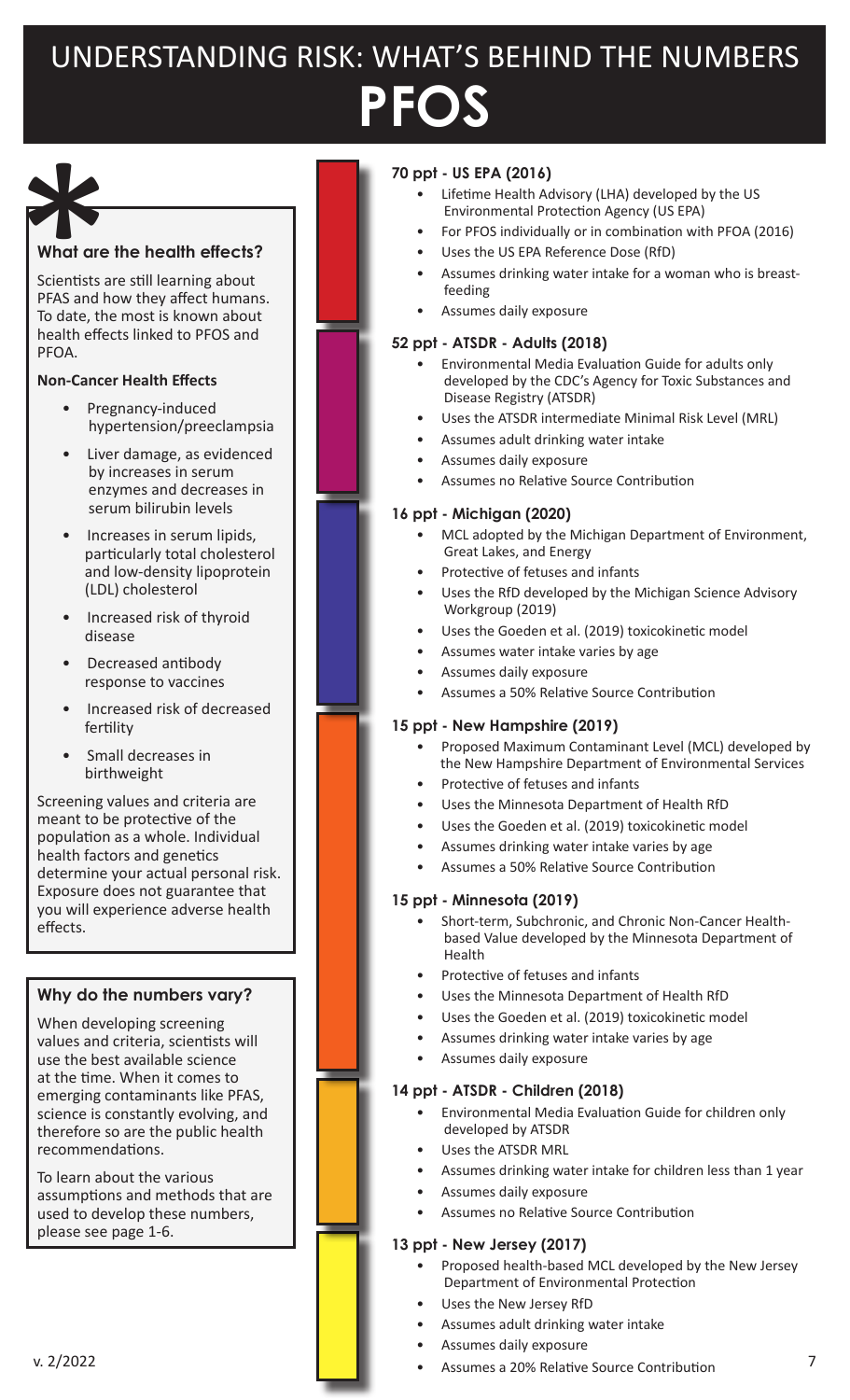# UNDERSTANDING RISK: WHAT'S BEHIND THE NUMBERS **PFOA**



#### **What are the health effects?**

Scientists are still learning about PFAS and how they affect humans. To date, the most is known about health effects linked to PFOS and PFOA.

#### **Non-Cancer Health Effects**

- Pregnancy-induced hypertension or preeclampsia
- Liver damage, as evidenced by increases in serum enzymes and decreases in serum bilirubin levels
- Increases in serum lipids, particularly total cholesterol and low-density lipoprotein (LDL) cholesterol
- Increased risk of thyroid disease
- Decreased antibody response to vaccines
- Increased risk of asthma diagnosis
- Increased risk of decreased fertility
- Small decreases in birthweight

#### **Potential Cancer Risk**

PFOA is also linked to testicular and kidney cancer.

Screening values and criteria are meant to be protective of the population as a whole. Individual health factors and genetics determine your actual personal risk. Exposure does not guarantee that you will experience adverse health effects.

#### **Why do the numbers vary?**

When developing screening values and criteria, scientists will use the best available science at the time. When it comes to emerging contaminants like PFAS, science is constantly evolving, and therefore so are the public health recommendations.

To learn about the various assumptions and methods that are used to develop these numbers, please see page 1-6.

#### **78 ppt - ATSDR - Adults (2018)**

- Environmental Media Evaluation Guide for adults only developed by the CDC's Agency for Toxic Substances and Disease Registry (ATSDR)
- Uses the ATSDR Minimal Risk Level (MRL)
- Assumes adult drinking water intake
- Assumes daily exposure
- Assumes no Relative Source Contribution

#### **70 ppt - US EPA (2016)**

- Lifetime Health Advisory (LHA) developed by the US Environmental Protection Agency (US EPA)
- For PFOA individually or in combination with PFOS (2016)
- Uses the US EPA Reference Dose (RfD)
- Assumes water intake for a woman who is breastfeeding
- Assumes daily exposure

#### **35 ppt - Minnesota (2018)**

- Short-term, Subchronic, and Chronic Non-Cancer Health Risk Limit developed by Minnesota Department of Health
- Protective of fetuses and infants
- Uses the Minnesota Department of Health RfD
- Uses the Goeden et al. (2019) toxicokinetic model
- Assumes water intake varies by age
- Assumes daily exposure
- Assumes a 50% Relative Source Contribution

#### **21 ppt - ATSDR - Children (2018)**

- Environmental Media Evaluation Guide for children developed by ATSDR
- Uses the ATSDR MRL
- Assumes water intake for children less than 1 year
- Assumes daily exposure
- Assumes no Relative Source Contribution

#### **14 ppt - New Jersey (2017)**

- Proposed health-based Maximum Contaminant Level (MCL) by New Jersey Department of Environmental Protection
- Uses the New Jersey RfD
- Assumes adult drinking water intake
- Assumes daily exposure
- Assumes a 20% Relative Source Contribution

#### **12 ppt - New Hampshire (2019)**

- Proposed MCL developed by the New Hampshire Department of Environmental Services
- Protective of fetuses and infants
- Uses the New Hampshire RfD
- Uses the Goeden et al. (2019) toxicokinetic model
- Assumes drinking water intake varies by age
- Assumes a 50% Relative Source Contribution

- MCL adopted by the Michigan Department of Environment, Great Lakes, and Energy
- Protective of fetuses and infants
- Uses the RfD developed by the Michigan Science Advisory Workgroup (2019)
- Uses the Goeden et al. (2019) toxicokinetic model
- Assumes water intake varies by age
- Assumes daily exposure
- v. 2/2022 8 Assumes a 50% Relative Source Contribution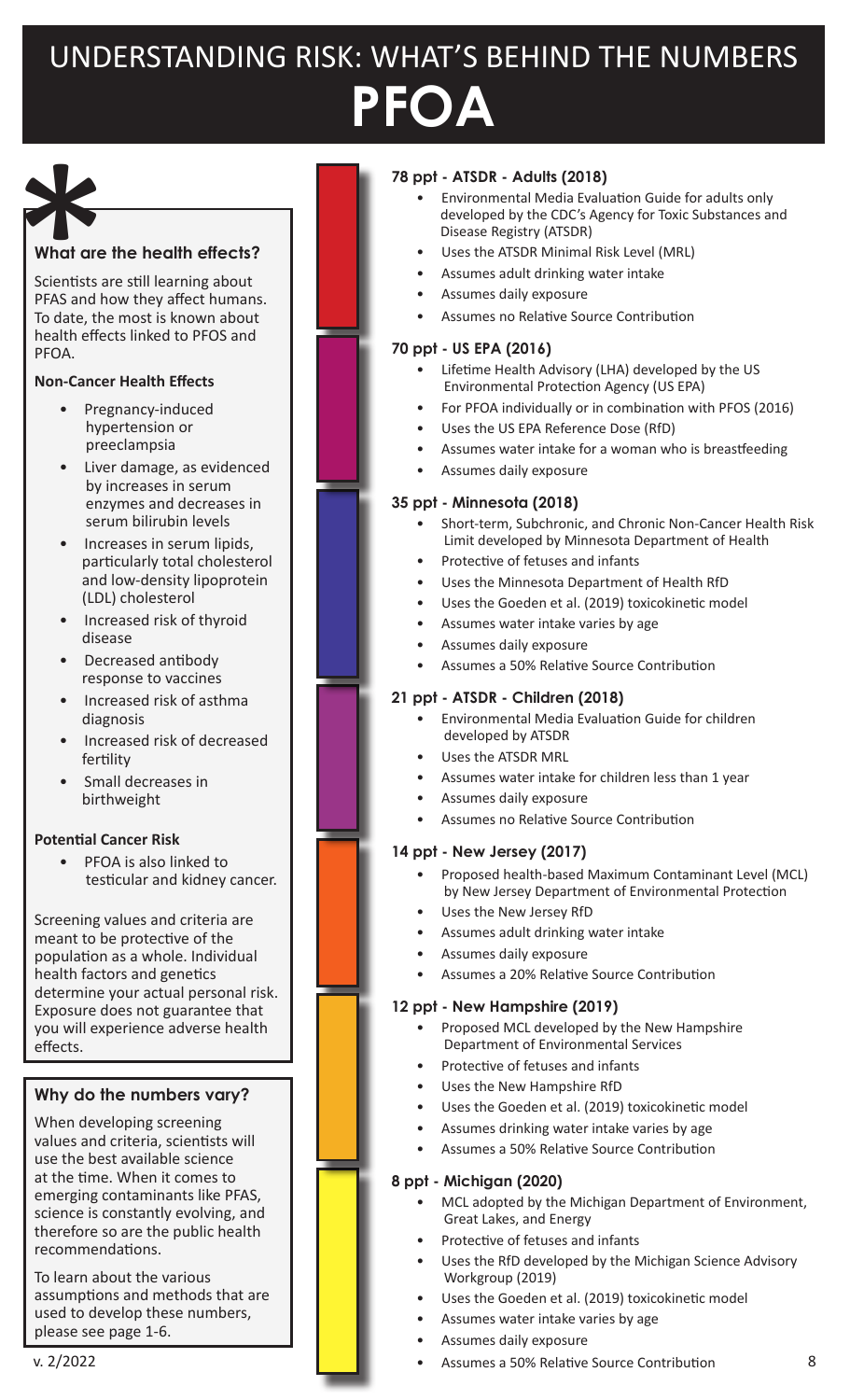# UNDERSTANDING RISK: WHAT'S BEHIND THE NUMBERS **PFNA**

#### **What are the health effects?**

Scientists are still learning about PFAS and how they affect humans. To date, the most is known about health effects linked to PFOS and PFOA. What are the<br>Scientists are<br>PFAS and ho<br>To date, the<br>health effect

#### **Non-Cancer Health Effects**

• Increases in serum lipids, particularly total cholesterol and low-density lipoprotein (LDL) cholesterol

Screening values and criteria are meant to be protective of the population as a whole. Individual health factors and genetics determine your actual personal risk. Exposure does not guarantee that you will experience adverse health effects.

#### **Why do the numbers vary?**

When developing screening values and criteria, scientists will use the best available science for the time. When it comes to emerging contaminants like PFAS, science is constantly evolving, and therefore so are the public health recommendations.

To learn about the various assumptions and methods that are used to develop these numbers, please see page 1-6.

#### **78 ppt - ATSDR - Adults (2018)**

- Environmental Media Evaluation Guide for adults only developed by the CDC's Agency for Toxic Substances and Disease Registry (ATSDR)
- Uses the ATSDR Minimal Risk Level (MRL)
- Assumes adult drinking water intake
- Assumes daily exposure
- Assumes no Relative Source Contribution

#### **21 ppt - ATSDR - Children (2018)**

- Environmental Media Evaluation Guide for children developed by ATSDR
- Uses the ATSDR MRL
- Assumes water intake for children less than 1 year
- Assumes daily exposure
- Assumes no Relative Source Contribution

#### **13 ppt - New Jersey (2015)**

- Health-based Maximum Contaminant Level (MCL) by New Jersey Department of Environmental Protection
- New Jersey-developed target serum level
- Uses a 200:1 ratio between PFNA serum levels and drinking water concentrations, which is meant to represent a central tendency estimate
- Assumes adult drinking water intake
	- Assumes a 50% Relative Source Contribution

#### **11 ppt - New Hampshire (2019)**

- Proposed MCL developed by the New Hampshire Department of Environmental Services
- Protective of fetuses and infants
- Uses the New Hampshire Reference Dose (RfD)
- Uses the Goeden et al. (2019) toxicokinetic model
- Assumes drinking water intake varies by age
- Assumes a 50% Relative Source Contribution

- MCL adopted by the Michigan Department of Environment, Great Lakes, and Energy
- Protective of fetuses and infants
- Uses the RfD developed by the Michigan Science Advisory Workgroup (2019)
- Uses the Goeden et al. (2019) toxicokinetic model
- Assumes water intake varies by age
- Assumes daily exposure
- Assumes a 50% Relative Source Contribution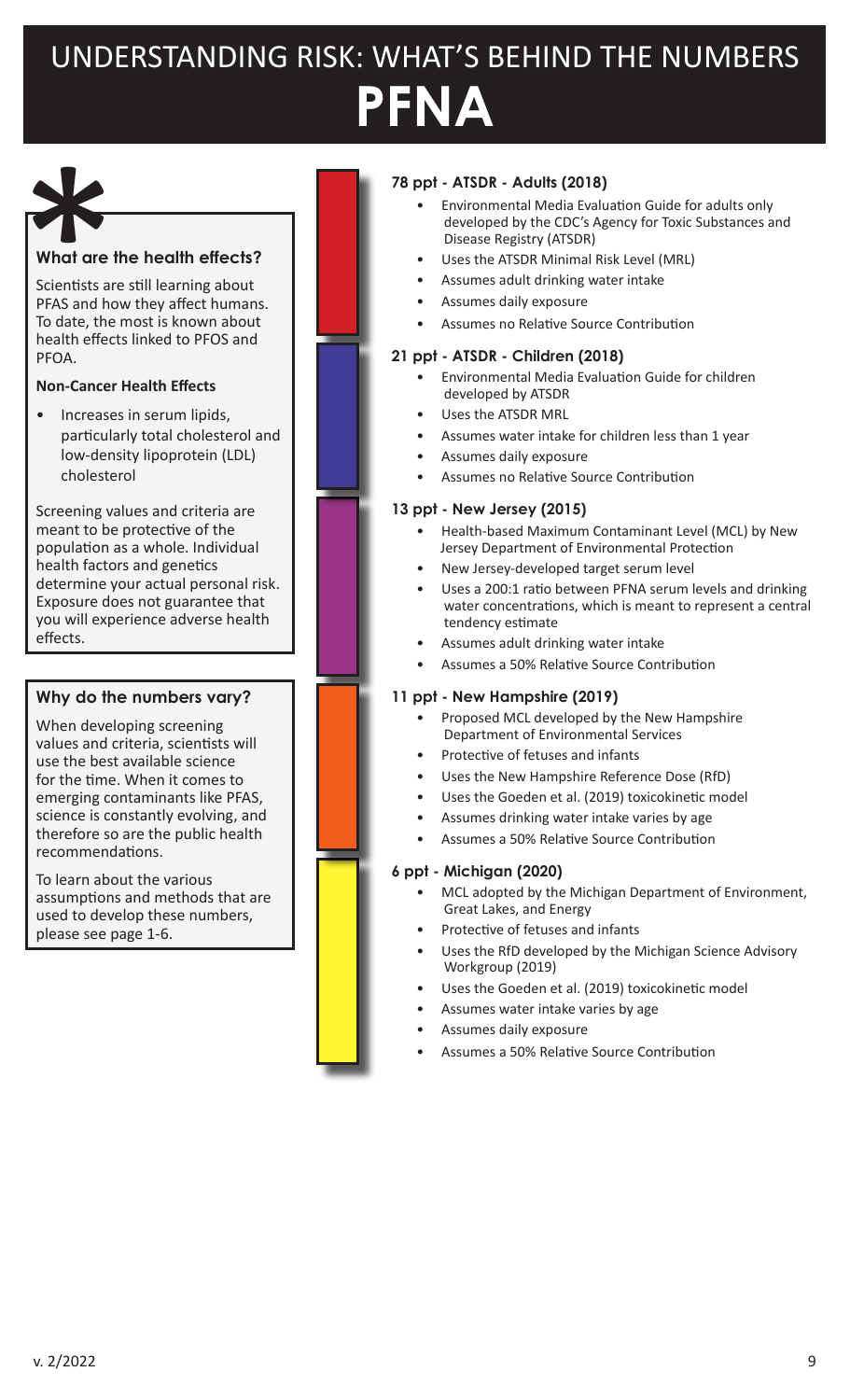# UNDERSTANDING RISK: WHAT'S BEHIND THE NUMBERS **PFHxS**

#### **What are the health effects?**

Scientists are still learning about PFAS and how they affect humans. To date, the most is known about health effects linked to PFOS and PFOA. What are the<br>Scientists are<br>PFAS and home<br>To date, the<br>health effect

#### **Non-Cancer Health Effects**

- Liver damage, as evidenced by increases in serum enzymes and decreases in serum bilirubin levels
- Decreased antibody response to vaccines

Screening values and criteria are meant to be protective of the population as a whole. Individual health factors and genetics determine your actual personal risk. Exposure does not guarantee that you will experience adverse health effects.

#### **Why do the numbers vary?**

When developing screening values and criteria, scientists will use the best available science for the time. When it comes to emerging contaminants like PFAS, science is constantly evolving, and therefore so are the public health recommendations.

To learn about the various assumptions and methods that are used to develop these numbers, please see page 1-6.

#### **520 ppt - ATSDR - Adults (2018)**

- Environmental Media Evaluation Guide for adults only developed by the CDC's Agency for Toxic Substances and Disease Registry (ATSDR)
- Uses the ATSDR Minimal Risk Level (MRL)
- Assumes adult drinking water intake
- Assumes daily exposure
- Assumes no Relative Source Contribution

#### **140 ppt - ATSDR - Children (2018)**

- Environmental Media Evaluation Guide for children developed by ATSDR
- Uses the ATSDR MRL
- Assumes water intake for children less than 1 year
- Assumes daily exposure
- Assumes no Relative Source Contribution

#### **51 ppt - Michigan (2020)**

- MCL adopted by the Michigan Department of Environment, Great Lakes, and Energy
- Protective of fetuses and infants
- Uses the RfD developed by the Michigan Science Advisory Workgroup (2019)
- Uses the Goeden et al. (2019) toxicokinetic model
- Assumes water intake varies by age
- Assumes daily exposure
- Assumes a 50% Relative Source Contribution

#### **47 ppt - Minnesota (2019)**

- Short-term, Subchronic, and Chronic Non-Cancer Health based Value developed by the Minnesota Department of Health
- Protective of fetuses and infants
- Uses the Minnesota Department of Health Reference Dose (RfD)
- Uses the Goeden et al. (2019) toxicokinetic model
- Assumes water intake varies by age
- Assumes daily exposure
- Assumes a 50% Relative Source Contribution

#### **18 ppt - New Hampshire (2019)**

- Proposed Maximum Contaminant Level (MCL) developed by the New Hampshire Department of Environmental Services
- Protective of fetuses and infants
- Uses the New Hampshire RfD
- Uses the Goeden et al. (2019) toxicokinetic model
- Assumes drinking water intake varies by age
- Assumes a 50% Relative Source Contribution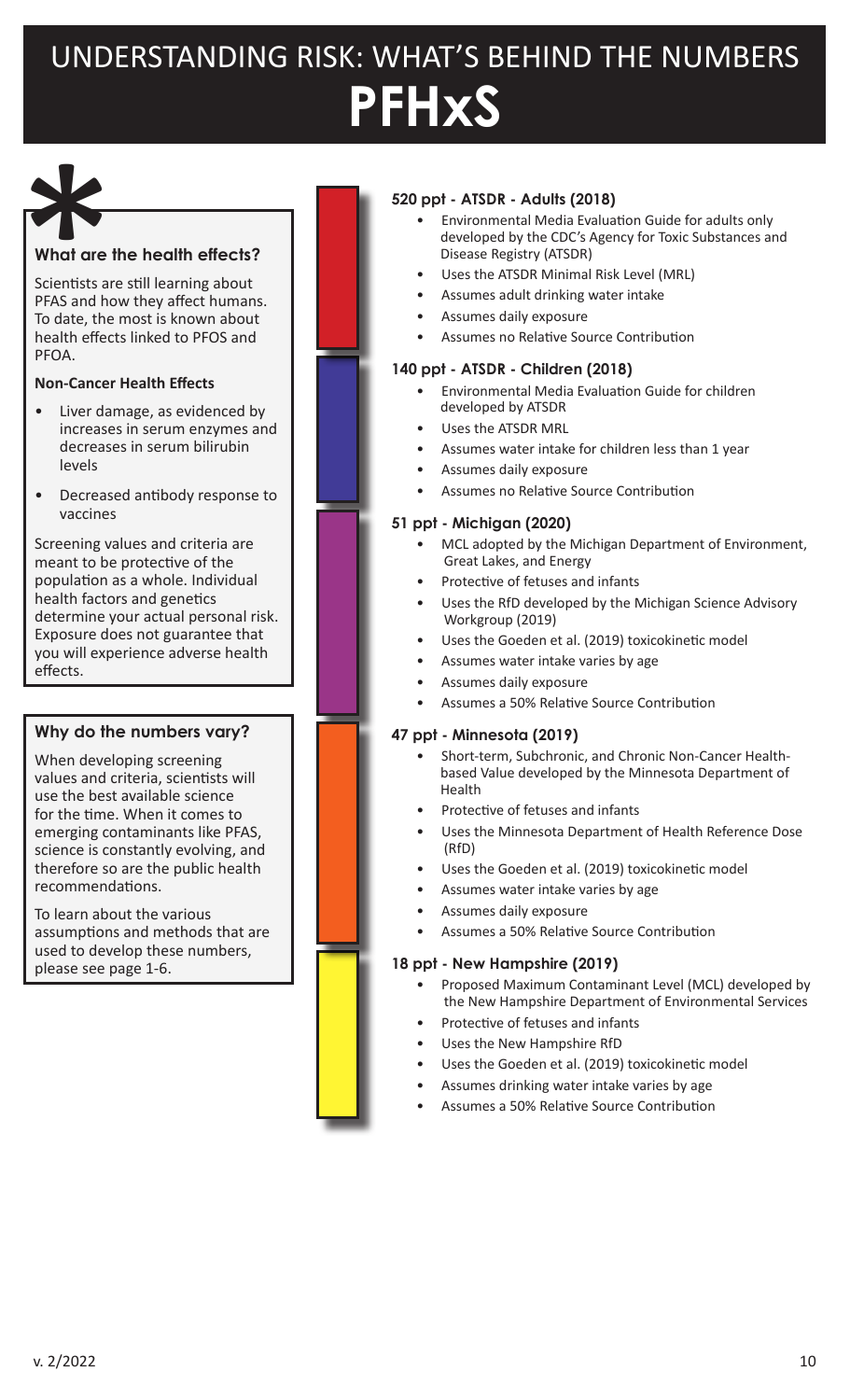# UNDERSTANDING RISK: WHAT'S BEHIND THE NUMBERS **PFBS**

#### **What are the health effects?**

Scientists are still learning about PFAS and how they affect humans. To date, the most is known about health effects linked to PFOS and PFOA. What are the<br>Scientists are<br>PFAS and ho<br>To date, the<br>health effect

Screening values and criteria are meant to be protective of the population as a whole. Individual health factors and genetics determine your actual personal risk. Exposure does not guarantee that you will experience adverse health effects.

#### **Why do the numbers vary?**

When developing screening values and criteria, scientists will use the best available science for the time. When it comes to emerging contaminants like PFAS, science is constantly evolving, and therefore so are the public health recommendations.

To learn about the various assumptions and methods that are used to develop these numbers, please see page 1-6.

### **6,000 ppt - US EPA (2021)**

- Regional Screening Level for children
- Uses the US Environmental Protection Agency (US EPA) Provisional Peer-reviewed Toxicity Value Reference Dose (RfD)
- Assumes drinking water intake for children less than 6 years
- Assumes 350 days of exposure per year
- Assumes no Relative Source Contribution

#### **2,000 ppt - Minnesota (2017)**

- Chronic Non-Cancer Health-based Value developed by the Minnesota Department of Health
- Uses the Minnesota Department of Health RfD
- Assumes water intake varies by age
- Assumes daily exposure
- Assumes a 20% Relative Source Contribution

- MCL adopted by the Michigan Department of Environment, Great Lakes, and Energy
- Uses the RfD developed by the Michigan Science Advisory Workgroup (2019)
- Assumes water intake for a child less than a year old
- Assumes daily exposure
- Assumes a 20% Relative Source Contribution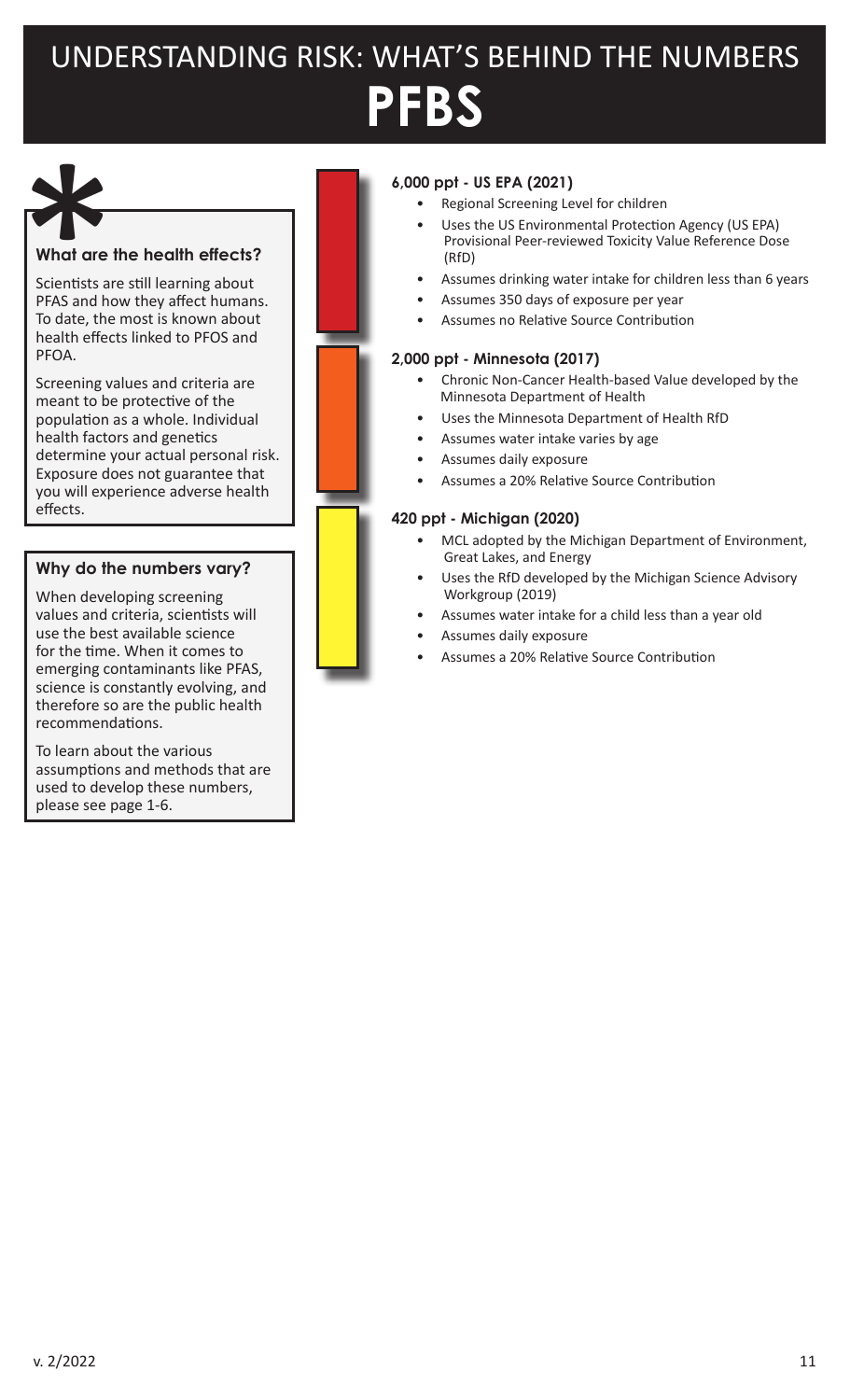# UNDERSTANDING RISK: WHAT'S BEHIND THE NUMBERS **PFHxA**

#### **What are the health effects?**

Scientists are still learning about PFAS and how they affect humans. To date, the most is known about health effects linked to PFOS and PFOA. What are the<br>Scientists are<br>PFAS and ho<br>To date, the<br>health effect

Screening values and criteria are meant to be protective of the population as a whole. Individual health factors and genetics determine your actual personal risk. Exposure does not guarantee that you will experience adverse health effects.

#### **Why do the numbers vary?**

When developing screening values and criteria, scientists will use the best available science for the time. When it comes to emerging contaminants like PFAS, science is constantly evolving, and therefore so are the public health recommendations.

To learn about the various assumptions and methods that are used to develop these numbers, please see page 1-6.



#### **400,000 ppt - Michigan (2020)**

- Maximum Contaminant Level (MCL) adopted by the Michigan Department of Environment, Great Lakes, and Energy
- Uses the RfD developed by the Michigan Science Advisory Workgroup (2019)
- Assumes water intake for an adult
- Assumes daily exposure
- Assumes a 20% Relative Source Contribution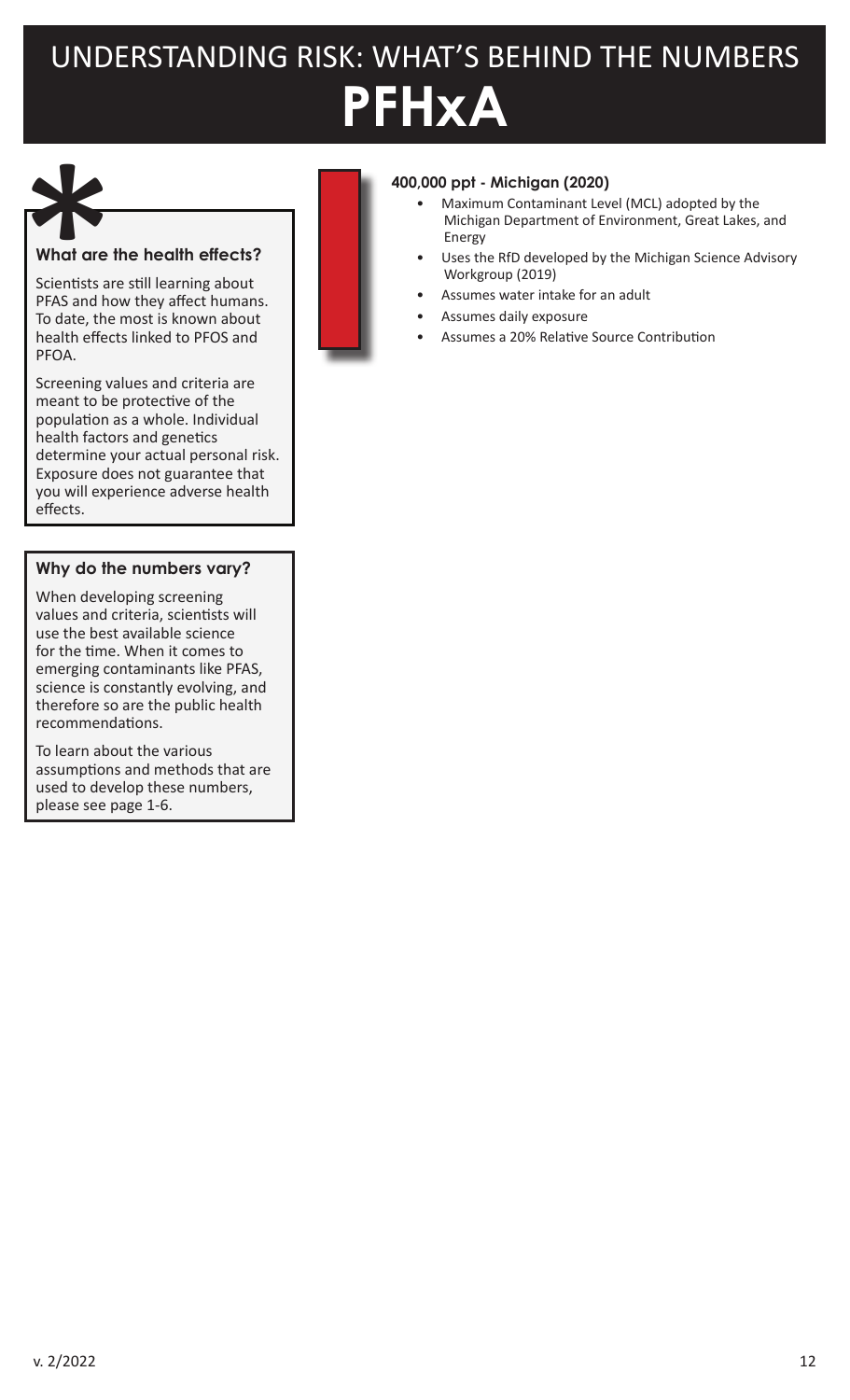# UNDERSTANDING RISK: WHAT'S BEHIND THE NUMBERS **GenX (HFPO-DA)**



### **What are the health effects?**

Scientists are still learning about PFAS and how they affect humans. To date, the most is known about health effects linked to PFOS and PFOA. What are the<br>Scientists are<br>PFAS and ho<br>To date, the<br>health effect

Screening values and criteria are meant to be protective of the population as a whole. Individual health factors and genetics determine your actual personal risk. Exposure does not guarantee that you will experience adverse health effects.

#### **Why do the numbers vary?**

When developing screening values and criteria, scientists will use the best available science for the time. When it comes to emerging contaminants like PFAS, science is constantly evolving, and therefore so are the public health recommendations.

To learn about the various assumptions and methods that are used to develop these numbers, please see page 1-6.



- MCL adopted by the Michigan Department of Environment, Great Lakes, and Energy
- Uses the RfD developed by the Michigan Science Advisory Workgroup (2019)
- Assumes water intake for an adult
- Assumes daily exposure
- Assumes a 20% Relative Source Contribution